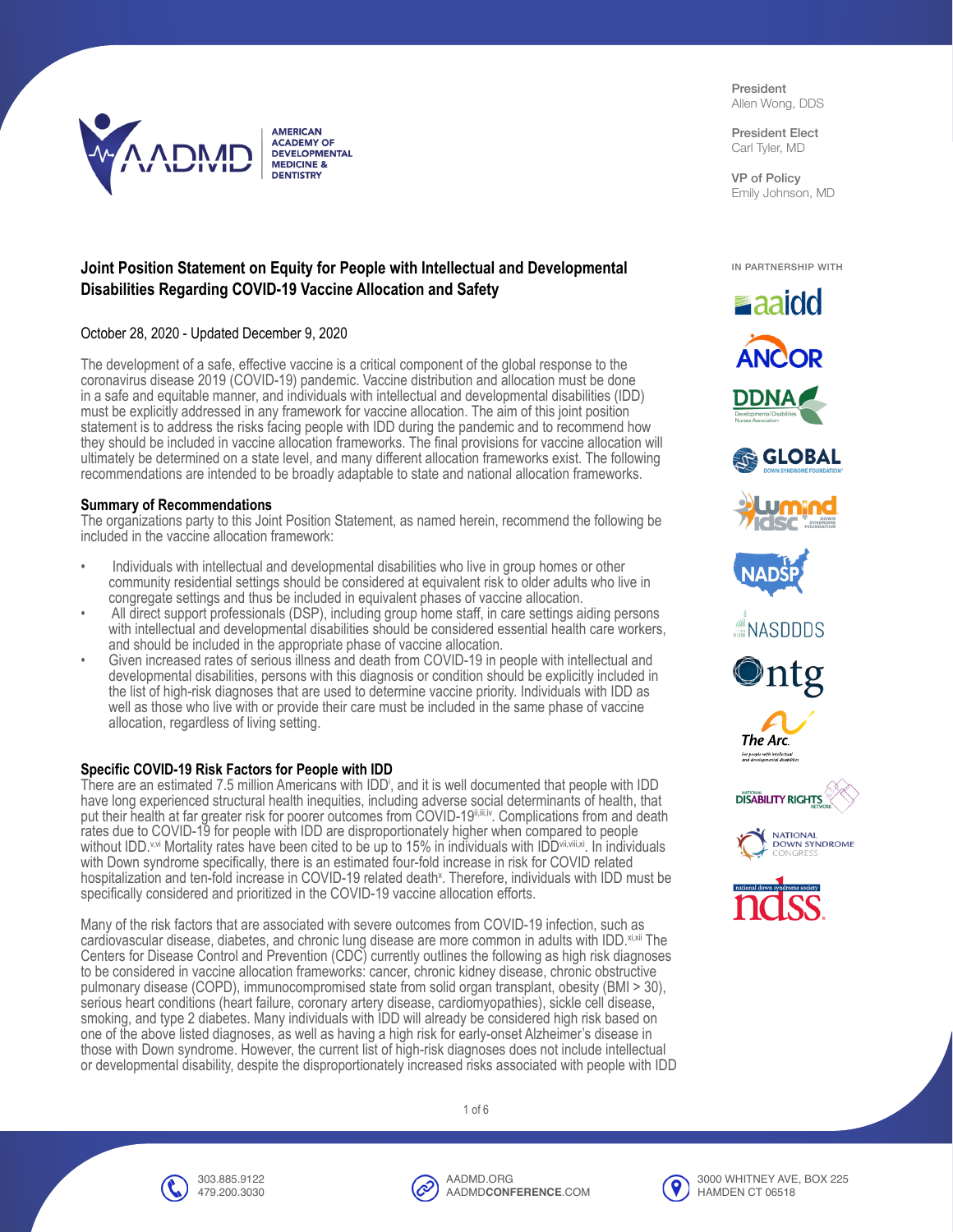

outlined above. We recommend that intellectual or developmental disability be explicitly included in the list of high-risk diagnoses in all vaccine frameworks.

#### **Risk of Congregate Living Settings**

There are approximately 600,000 adults with IDD living in community-based congregate settings such as group homes.<sup>xiii</sup> Many individuals with IDD also attend congregate day programs, many of which have already reopened. The Centers for Medicare and Medicaid Services (CMS) notes a significant proportion of COVID-19 deaths occurred in individuals living in long-term care facilities, xiv many of which represent congregate living. Data from other countries, as well as investigative reporting in the United States, suggest that the percentage of COVID-19 deaths in long-term care facilities may be higher than indicated by the CDC database.  $x_{x}$ <sup>*x*</sup> However, the allocation framework focuses only on vaccinating older adults in congregate or overcrowded settings in Phase 1b, despite the many people with IDD who also live-in long-term care facilities and other congregate settings and share similar medical risk factors. xvii,xviii Due to risk of exposure to staff who may test positive for COVID-19, individuals who live in group homes or other congregate residential settings should also be considered at equivalent risk to older adults who live in long-term care settings and thus be included in the first phase of vaccine allocation.

#### **Direct Support Professionals**

DSPs, the staff at residential and day services settings, continue to provide essential personal care and other support to ensure the health and safety of people with IDD, including support with healthrelated tasks that elevate exposure to aerosols and bodily fluids. Their occupation puts them at a greatly increased risk for exposure to COVID-19, like staff in nursing homes, although they have not been prioritized for personal protective equipment (PPE), diagnostic testing, or other infection control resources, putting them at even greater risk.<sup>xix</sup> All DSPs should be considered essential health care workers and should be appropriately included in the first phase of vaccine allocation.

#### **Family and Household Members and Other Community Support Providers**

Not all proposed frameworks currently account for care providers and family members of adults at high risk for severe illness and death from COVID-19. However, to minimize the risk of exposure and thus transmission, individuals and family members who live with and/or provide care for individuals with IDD should be prioritized as well. Specifically, they should be included in the same phase of vaccine allocation as the individual with whom they live with and for whom they provide care.

#### **The Rights of People with IDD to Medical Care**

The draft framework does explicitly acknowledge the importance of avoiding discrimination in allocation efforts, and we support efforts fully in this regard. However, the draft framework includes very little discussion of people with IDD. The denial or removal of care from people with IDD is a very real concern during this pandemic and in a vaccine allocation protocol.<sup>xx</sup>

The US Department of Health and Human Services Office for Civil Rights (OCR) issued a bulletin on Civil Rights, HIPAA, and the Coronavirus Disease 2019 (COVID-19). It states that "persons with disabilities should not be denied medical care based on stereotypes, assessments of quality of life, or judgments about a person's relative 'worth' based on the presence or absence of disabilities or age. Decisions by covered entities concerning whether an individual is a candidate for treatment should be based on an individualized assessment of the patient based on the best available objective medical evidence."xxi

Since its issuance, OCR has resolved complaints in Alabama, Tennessee, Pennsylvania, Utah, and Connecticut regarding the illegal exclusion of certain people with disabilities from access to life-saving treatment, reasonable accommodations to hospital visitation policies, accessibility of information on treatment, and other protocols. The vaccine allocation framework should comply with US civil rights law and directives from OCR.

President Allen Wong, DDS

President Elect Carl Tyler, MD

VP of Policy Emily Johnson, MD

IN PARTNERSHIP WITH









**ASDDDS** 

















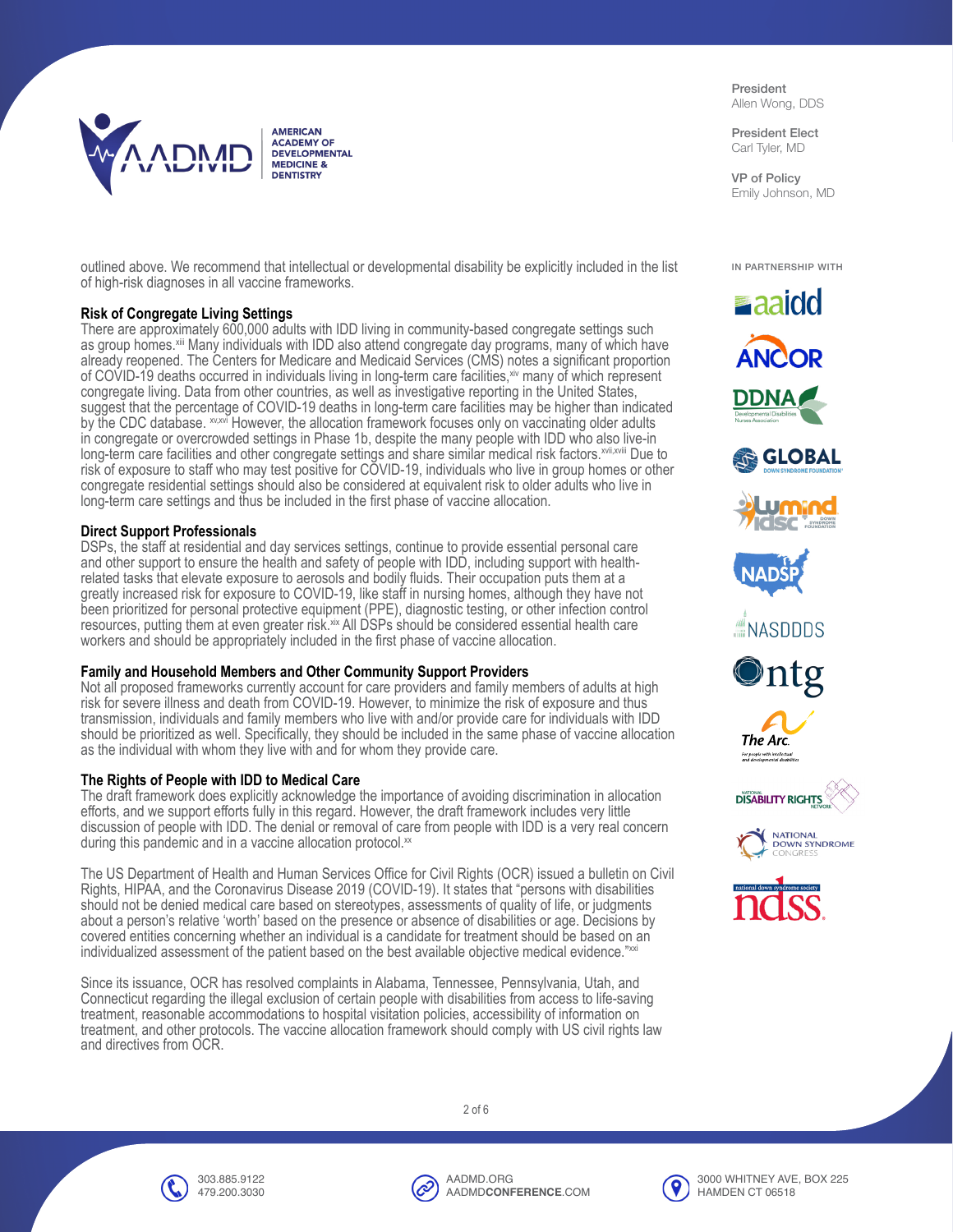

President Allen Wong, DDS

President Elect Carl Tyler, MD

VP of Policy Emily Johnson, MD

IN PARTNERSHIP WITH

## **Access and Distribution**

Access must be considered in an allocation framework, including considerations of disability status and age. We urge a "no wrong door" approach to vaccination. The vaccine should be available at all regular sources of care, through public health agencies, and non-traditional sites of care which may be needed to reach underserved populations. We also encourage reasonable modifications to "drive-up only" sites or other testing facilities, such as establishing mobile vaccination programs or providing no-cost transportation, to ensure that vaccinations are accessible to people with IDD whose family members do not drive or reside in settings that do not provide transportation. Additionally, the vaccine protocol and accompanying information must be accessible to people with IDD in plain language, in screen-reader accessible formats, in alternative formats needed by people with IDD, including graphic format that is understandable by people who may not be able to read, and in non-English languages spoken in the US.

#### **Autonomy and Choice**

Regardless of diagnosis or level of intellectual functioning, no individual should be mandated to receive a vaccine. All vaccines should be given on a voluntary basis as determined by the individual or their legal decision maker. Assent should be obtained for any individual who is not their own legal decision maker. The risks and benefits of the vaccine, as well as consequences of not receiving the vaccine, should be appropriately discussed.

## **Communications with State Health Authorities**

We recognize that state health authorities, whose responsibility is to oversee the distribution and allocations of vaccines and manage inoculation protocols and procedures, are wrestling with many challenges during this difficult time. We further recognize and call upon state developmental disabilities agencies and other relevant state bodies to liaise and consult with state health authorities and the service provider community and advocacy organizations on the selection and prioritization of at-risk groups within the population of persons with IDD and assure the equitable distribution and allocation of vaccines so as to mitigate continued contact infections and prevent spread of the COVID-19 virus within home and other settings where persons with IDD reside.

# **The Evolving COVID-19 Landscape**

Vaccine allocation parameters should be constantly reviewed and updated as the knowledge regarding COVID-19, safety and efficacy of vaccines, and high-risk populations changes. We acknowledge that provisions for the distribution and accessing the COVID-19 vaccine are constantly changing and subject to the vagaries of state policies and procedures. Please check back periodically to the site where you accessed this statement for any updates and changes in recommendations.

<sup>i</sup>RISP University of Minnesota. FY 2017 RISP Infographics - *How many people with intellectual or developmental disabilities live in the United States?* Institute on Community Integration Publications (umn. edu). [https://publications.ici.umn.edu/risp/2017/infographics/people-with-idd-in-the-united-states-and-the](https://publications.ici.umn.edu/risp/2017/infographics/people-with-idd-in-the-united-states-and-the-proportion-who-receive-services)[proportion-who-receive-services](https://publications.ici.umn.edu/risp/2017/infographics/people-with-idd-in-the-united-states-and-the-proportion-who-receive-services)

<sup>ii</sup> Ervin DA, Hennen B, Merrick J, Morad, M. Healthcare for persons with intellectual and developmental disability in the community. *Frontiers of Public Health*, 2014, 2, 83.

disability in the community. *Frontiers of Public Health*, 2014, 2, 83. iii Sullivan WF, Diepstra H, Heng J, Ally S, Bradley E, Casson I, et al. Primary care of adults with intellectual and developmental disabilities: 2018 Canadian consensus guidelines. *Canadian Family* 

<sup>*iv*</sup> Anderson LL, Humphries K, McDermott S, Marks B, Siserak J, Larson S. The state of the science of health and wellness for adults with intellectual and developmental disabilities. *Intellectual and Developmental Disabilities*, 2013, 51(5), 385–398. v

v Cuypers M, Schalk BWM, KoksiLeensen MCJ, Nägele ME, Bakkerivan Gijssel EJ, Naaldenberg J,









NASDODS



The Arc For people with intellect











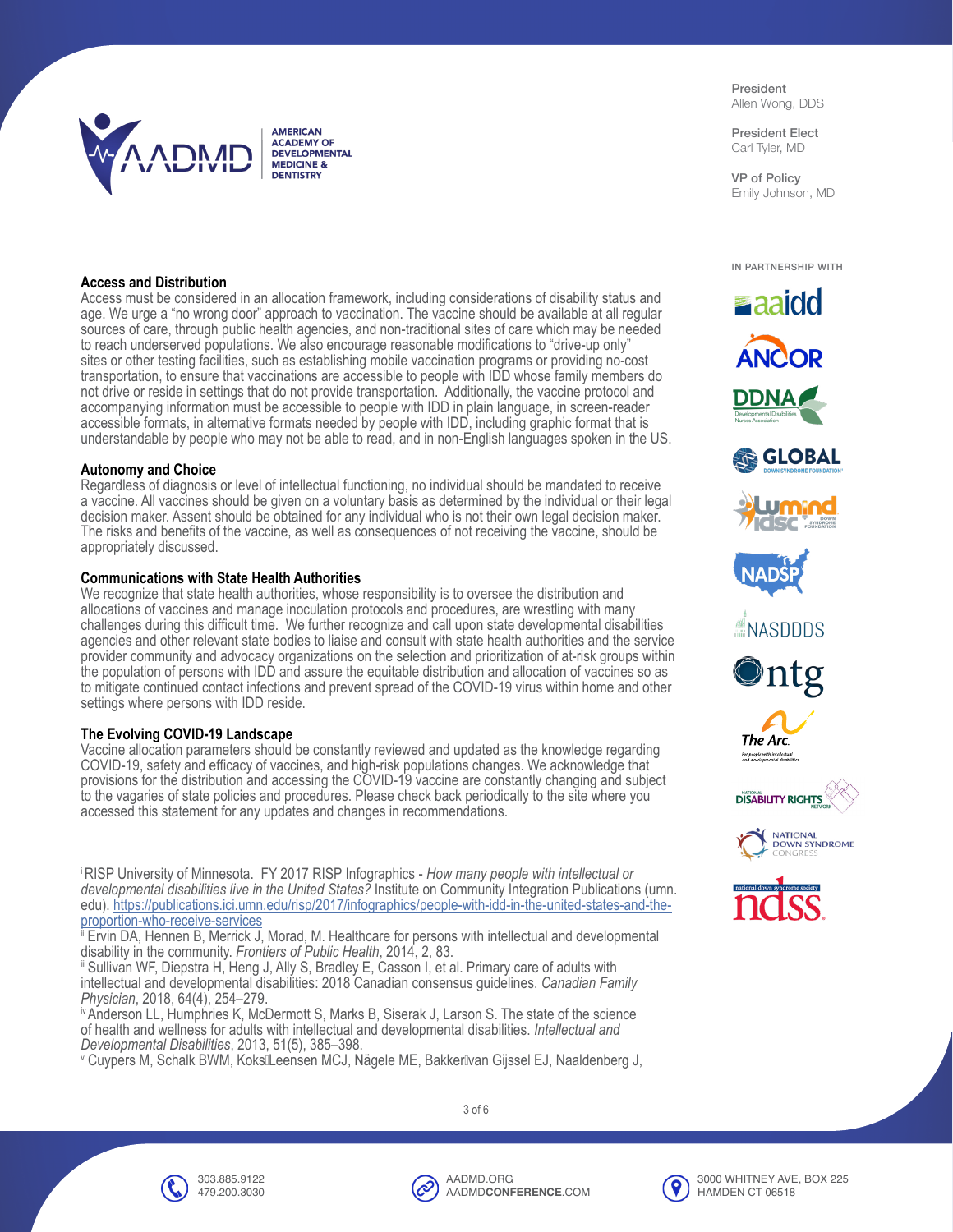

& Leusink GL. Mortality of people with intellectual disabilities during the 2017/2018 influenza epidemic in the Netherlands: potential implications for the COVID<sup>19</sup> pandemic. *Journal of Intellectual Disability Research*, 2020, 64(7), 482-488.

*Research*, 2020, 64(7), 482-488. vi Spreat, S., Cox, R., & Davis, M. *COVID-19 case & mortality report – intellectual or developmental disabilities*. New York Alliance for Inclusion and Innovation, 2020. [https://www.ancor.org/sites/default/files/](https://www.ancor.org/sites/default/files/covid-19_case_and_mortality_report.pdf ) [covid-19\\_case\\_and\\_mortality\\_report.pdf](https://www.ancor.org/sites/default/files/covid-19_case_and_mortality_report.pdf )

vii Landes SD, Turk MA, Wong AWWA. COVID-19 outcomes among people with intellectual and developmental disability in California: The importance of type of residence and skilled nursing care needs.<br>Disability and Health Journal, 2020,1-5.

vill Turk MA, Landes SD, Formica MK, Goss KD. Intellectual and developmental disability and COVID-19<br>case-fatality trends: TriNetX analysis. *Disability and Health Journal*, 2020, 100942.

<sup>ix</sup> Landes SD, Turk MA, Formica MK, McDonald KE, Stevens JD. COVID-19 outcomes among people with intellectual and developmental disability living in residential group homes in New York State. *Disability and Health Journal*, 2020, 100969.

 Clift AC, Coupland CAC, Keogh RH, Hemingway H, Hippisley-Cox J. COVID-19 mortality risk in Down syndrome: Results from a cohort study of 8 million adults. *Annals of Internal Medicine*, 2020, 21 October 2020: Letters.

xi Stokes EK, Zambrano LD, Anderson KN, Stokes EK, Zambrano LD, Anderson KN, et al. Coronavirus disease 2019 case surveillance—United States, January 22–May 30, 2020. *MMWR Morb Mortal Wkly* 

*Rep* 2020, 69:759–765. xii Centers for Disease Control and Prevention. *People with certain medical conditions*. Atlanta, GA: CDC, 2020. URL: [https://www.cdc.gov/coronavirus/2019-ncov/need-extra-precautions/people-with](https://www.cdc.gov/coronavirus/2019-ncov/need-extra-precautions/people-with-medical-conditions.html?CDC_AA_refVal=https%3A%2F%2Fwww.cdc.gov%2Fcoronavirus%2F2019-ncov%2Fneed-extra-precautions%2Fgroups-at-higher-risk.html)[medical-conditions.html?CDC\\_AA\\_refVal=https%3A%2F%2Fwww.cdc.gov%2Fcoronavirus%2F2019-](https://www.cdc.gov/coronavirus/2019-ncov/need-extra-precautions/people-with-medical-conditions.html?CDC_AA_refVal=https%3A%2F%2Fwww.cdc.gov%2Fcoronavirus%2F2019-ncov%2Fneed-extra-precautions%2Fgroups-at-higher-risk.html)<br>ncov%2Fneed-extra-precautions%2Fgroups-at-higher-risk.html.

xiii State of the states.org. Persons in residential settings FY 2007-2017. [https://stateofthestates.org/wp](https://stateofthestates.org/wp-content/uploads/documents/UnitedStates.pdf )[content/uploads/documents/UnitedStates.pdf](https://stateofthestates.org/wp-content/uploads/documents/UnitedStates.pdf )

xiv Centers for Medicare and Medicaid Services. COVID-19 long-term care facility guidance - April 2, 2020. Baltimore, MD: CMS, 2020. URL: https://www.cms.gov/files/document/4220-covid-19-long-term-care-<br>facility-quidance.pdf.

 $\frac{1}{2}$  Bondy H. 39% of Covid-19 deaths have occurred in nursing homes — many could have been *prevented: report.* [December 8, 2020]. NBC News. [https://www.nbcnews.com/know-your-value/](https://www.nbcnews.com/know-your-value/feature/39-covid-19-deaths-have-occurred-nursing-homes-many-could-ncna1250374 ) [feature/39-covid-19-deaths-have-occurred-nursing-homes-many-could-ncna1250374](https://www.nbcnews.com/know-your-value/feature/39-covid-19-deaths-have-occurred-nursing-homes-many-could-ncna1250374 )

xvi Burton JK, Baybe G, Evans C, Garbe F, Gorman D, Honhold, N et al. Evolution and effects of COVID-19 outbreaks in care homes: a population analysis in 189 care homes in one geographical region of the UK. *The Lancet-Health Longevity*, 1(1), E21-E31, October 1, 2020. [https://www.thelancet.com/](https://www.thelancet.com/journals/lanhl/article/PIIS2666-7568(20)30012-X/fulltext) [journals/lanhl/article/PIIS2666-7568\(20\)30012-X/fulltext](https://www.thelancet.com/journals/lanhl/article/PIIS2666-7568(20)30012-X/fulltext)

xvii Centers for Disease Control and Prevention. (December 3, 2020). *The Advisory Committee on Immunization Practices' interim recommendation for allocating initial supplies of COVID-19 vaccine —* 

<sup>XVIII</sup> Rabin, R.C. *Developmental disabilities heighten risk of Covid death.* New York Times, November 11, 2020. [https://www.nytimes.com/2020/11/10/health/covid-developmental-disabilities.](https://www.nytimes.com/2020/11/10/health/covid-developmental-disabilities.html?action=click&module=Top%20Stories&pgtype=Homepage ) [html?action=click&module=Top%20Stories&pgtype=Homepage](https://www.nytimes.com/2020/11/10/health/covid-developmental-disabilities.html?action=click&module=Top%20Stories&pgtype=Homepage )

xix Sisrak, J., Janicki, M.P., Murphy, R., Marks, B., Buckley, T. *Impact of COVID-19 on provider organizations serving adults with intellectual and other disabilities*. September 8, 2020. Washington, DC:

x Sabatello M, Landes SD, & McDonald KE. People with disabilities in COVID-19: Fixing our priorities *American Journal of Bioethics*, 2020, 20(7), 187–190. Published online July 27. [https://doi.org/10.1080/15](https://doi.org/10.1080/15265161.2020.1779396 ) [265161.2020.1779396](https://doi.org/10.1080/15265161.2020.1779396 )

xxi United States Department of Health and Human Services Office for Civil Rights. *Bulletin on Civil Rights, HIPAA, and the Coronavirus Disease 2019 (COVID-19)*. Washington, DC: OCR, 2020. URL: [https://www.](https://www.justice.gov/file/1263421/download ) [justice.gov/file/1263421/download](https://www.justice.gov/file/1263421/download )

President Allen Wong, DDS

President Elect Carl Tyler, MD

VP of Policy Emily Johnson, MD















The Arc For people with intellect











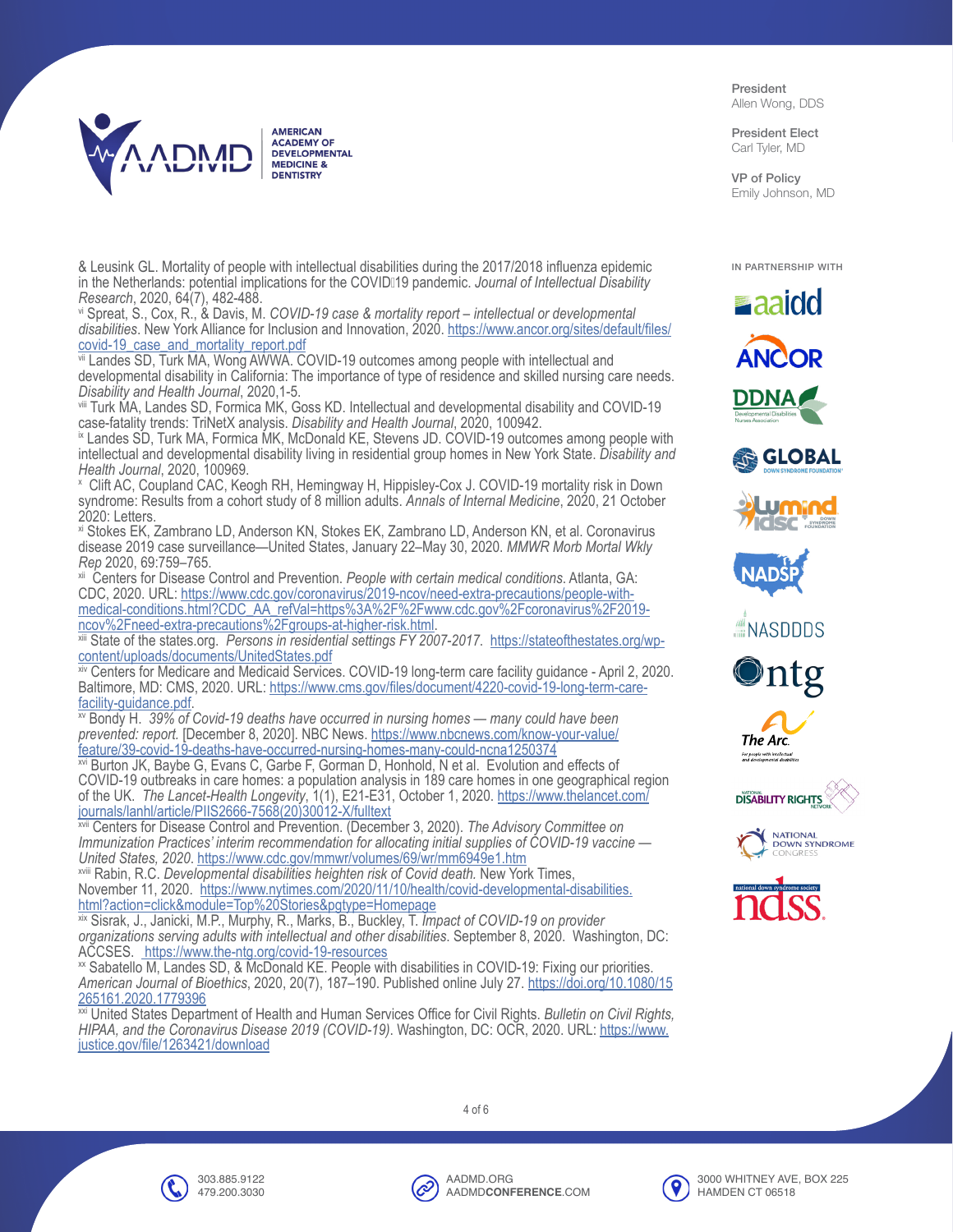

President Allen Wong, DDS

President Elect Carl Tyler, MD

VP of Policy Emily Johnson, MD

**American Academy of Developmental Medicine & Dentistry (AADMD)** is a non-profit, membership organization of interdisciplinary health professionals — including primary physicians, medical specialists, dentists, optometrists, nurses and other clinicians — committed to improving the quality of healthcare for people with intellectual & developmental disabilities (IDD).

**American Association on Intellectual and Developmental Disabilities (AAIDD)** is the oldest and largest interdisciplinary society of professionals concerned with intellectual and developmental disabilities. AAIDD was founded in 1876 to address questions relating to the causes, conditions, and understanding of intellectual and developmental disabilities and to develop best practices in education and services. The major functions of AAIDD are to support its members' professional activities; publish cutting edge research and materials that inform policy and practice; develop and implement educational opportunities for professionals, policy makers, and others; and engage in activities that promote progressive public policy.

**American Network of Community Options and Resources (ANCOR)** is a national, nonprofit trade association representing more than 1,600 private community providers of services to people with disabilities. Our members provide long-term care to more than 600,000 people with intellectual and developmental disabilities across the country through Medicaid Home and Community Based Services. The providers who ensure their health and safety, do this largely unrecognized. They are among the unsung heroes that we hear about daily throughout the pandemic.

**Developmental Disabilities Nurses Association** is a 501(c)(3) nursing specialty organization committed to advocacy, education and support for nurses who provide services to persons with developmental disabilities. Our goal is to foster the growth of nursing knowledge and expertise about optimal care of persons with DD through improving the care services and quality of life. DDNA believes that DD nurses are the experts in this specialty area of nursing.

The **Global Down Syndrome Foundation (GLOBAL)** is the largest non-profit in the U.S. working to save lives and dramatically improve health outcomes for people with Down syndrome. GLOBAL has donated more than \$32 million to establish the first Down syndrome research institute supporting over 400 scientists and over 2,000 patients with Down syndrome from 28 states and 10 countries. Working closely with Congress and the National Institutes of Health, GLOBAL is the lead advocacy organization in the U.S. for Down syndrome research and care. GLOBAL has a membership of over 150 Down syndrome organizations worldwide, and is part of a network of Affiliates – the Crnic Institute for Down Syndrome, the Sie Center for Down Syndrome, and the University of Colorado Alzheimer's and Cognition Center – all on the Anschutz Medical Campus.

The **LuMind IDSC Foundation** is a national non-profit organization for people with Down syndrome that accelerates research to increase availability of therapeutic, diagnostic, and medical care options and empowers the largest online community of individuals with Down syndrome and their families with education, resources, connections, and support. We envision a world where every person with Down syndrome thrives with improved health, independence, and opportunities to reach their fullest potential.

The vision of the **National Alliance for Direct Support Professionals (NADSP)** is a world with a highly qualified and professional direct support workforce that partners with, supports, and empowers people with disabilities to lead a life of their choosing. NADSP works to elevate the status of direct support professionals by improving practice standards, promoting system reform, and advancing their knowledge, skills and values, through certification, credentialing, training, professional development, and accreditation services.

**National Association of State Directors of Developmental Disabilities Services (NASDDDS)** represents the nation's agencies in 50 states and the District of Columbia providing services to children

5 of 6









IN PARTNERSHIP WITH









ASDDDS

The Arc